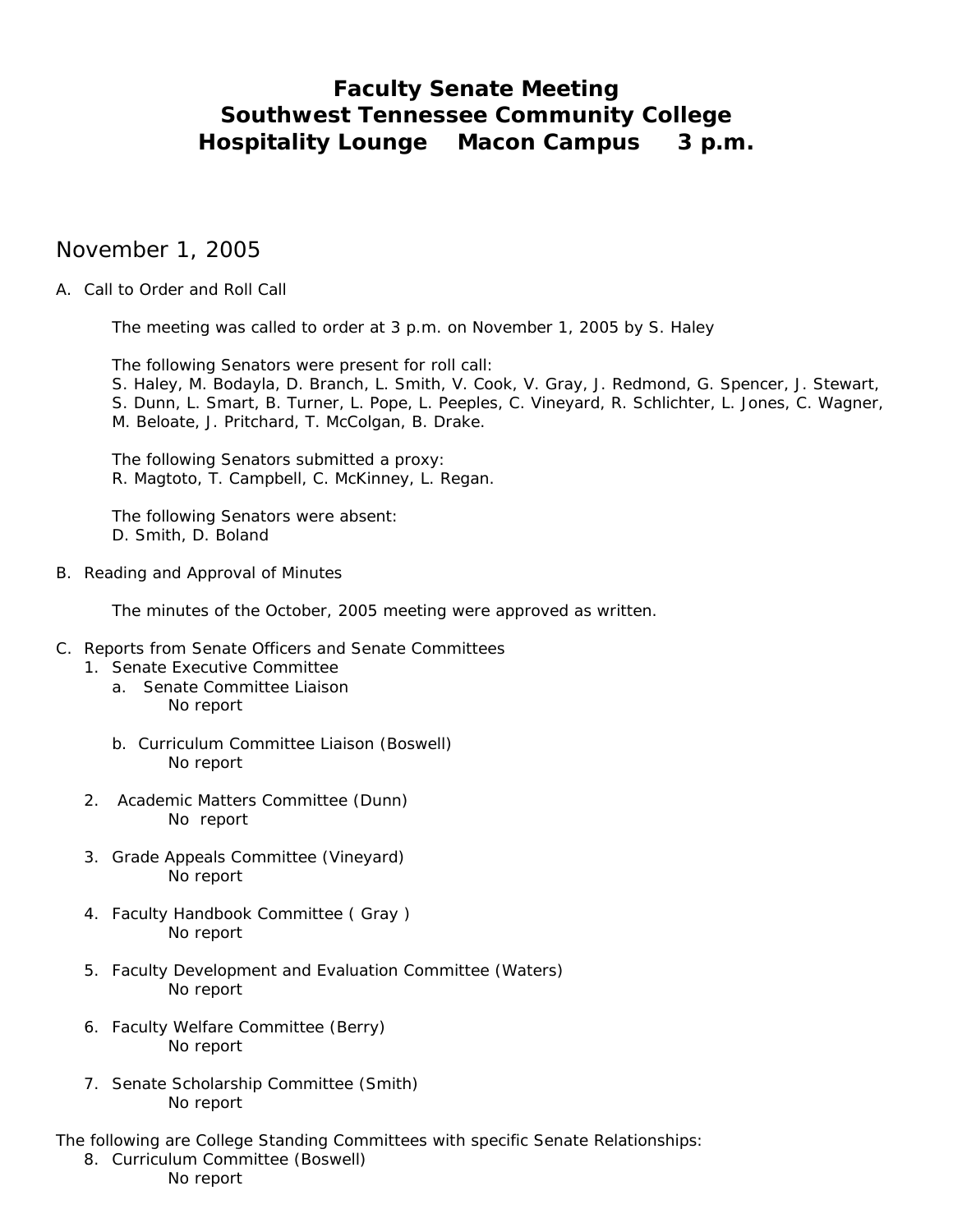- 9. Promotion and Tenure Committee No report
- 10.Readmission Appeals Committee No report
- C. Unfinished Business:
	- 1. Faculty Web Site J. Redmond

J. Redmond reported that the web site is ready to go, but needs information to use on the site. Please send information regarding faculty achievements to Jerry. S. Haley recommended that J. Pritchard send information about his book signing. M. Wade also won an award recently that could be included. S. Haley asked Senators to please encourage faculty to submit information for this important site.

2. Marketing – J. Redmond

The STCC Marketing Committee met last spring with the public relations firm marketing Southwest. Three campaigns were presented. The committee did not approve of any of the three campaigns. In July, one of the three campaigns presented was being used to market STCC. The objections of the STCC Marketing Committee were not addressed and the campaign went forward without committee approval. A memo dated November 1, 2005 indicated that Elisa Marus is no longer the Executive Director of Marketing. A search will be conducted to fill this position. The Faculty Senate feels that we need representation on the Selection Committee to hire a new Executive Director of Marketing. J. Redmond will pursue this issue.

3. Update Senior Faculty Committee – S. Haley

S. Haley indicated that the committee has been appointed to look into the SSCC Senior Faculty concerns. Ed Reid will chair the committee. Members include: Anita McMillan, Betty Rosenblatt, J. Friedlander, J. Van Dyke and T. Campbell. S. Haley reported that he asked three of the original committee members to serve on this committee, but they declined. Unless the Faculty Senate objects, E. Reid will be asked to go ahead and look at the issue to report back to the Faculty Senate in December. There were no objections.

4. Evaluation Tool for Department Heads – S. Haley

L. Smith and S. Haley met with Paul Thomas and Dr. Miller last week to discuss the Evaluation Tool submitted by the Faculty Senate last spring. P. Thomas has a few suggestions for minor changes. He will get these to the Faculty Senate for review. P. Thomas suggested that we conduct a pilot test using the instrument next year and also look at the Fed Ex model for Evaluations. They indicated that the tool might be used as part of the school evaluation system later or if particular areas continue to surface over and over for a Department Head the tool could help address a plan to correct the issue.

- D. New Business
	- 1. TBR Sub Council Update S. Haley

S. Haley reported that the Faculty Sub Council addressed the overload pay. Some TBR colleges use the TBR Guidelines which state amounts for overload pay as "must" and some schools use them as "may". For this reason, STCC's overload is \$500 for doctorate, associate, assistant and adjunct positions. A faculty at STCC who teaches in the TBR Regents On Line Degree program and has a doctorate receives \$500 for teaching the same class that another faculty with the same credentials receives \$700 for teaching. The Faculty Sub Council asked that all schools use the pay scale listed in the TBR Guidelines for paying overloads. This issue will now go to the Presidents Council for review. The Faculty Senate made the following motion. "The Faculty Senate would like to ask the President of Southwest Tennessee Community College to support the Overload Pay issue when it is brought forward to the TBR President's Council." The motion was passed.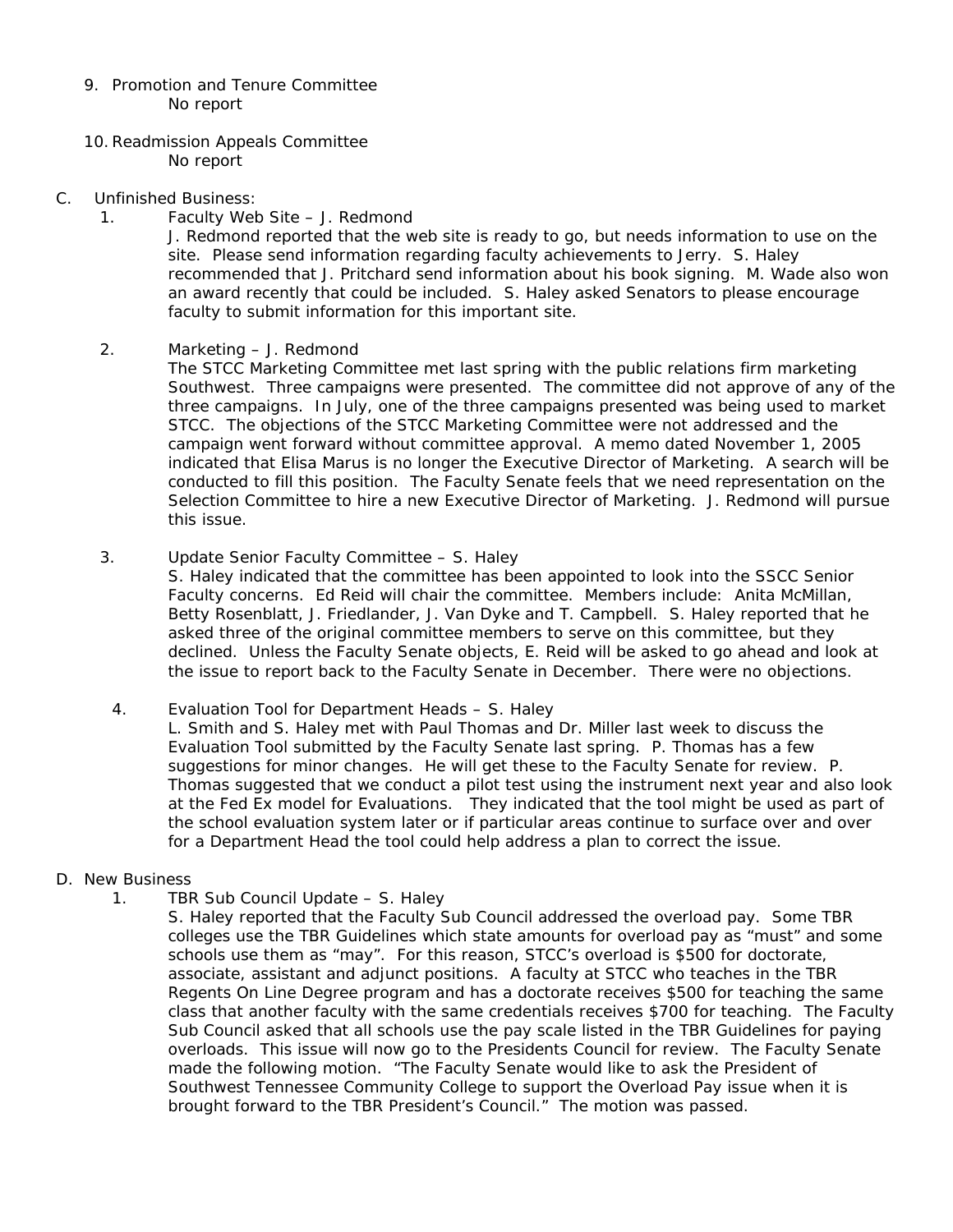2. Promotion and Tenure Committee and Promotion and Tenure Appeals Committee Selection – S. Haley

S. Haley drew names for the Promotion and Tenure Committee and Promotion and Tenure Appeals Committee to send to Dr. Miller. The Promotion and Tenure Committee is: Vicki Armstrong, Frankie Harris, Lisa Fuller, Martha Simpson, Tamara McColgan, Lafayette Gatewood, Dewey Sykes. The alternates are: Mike Wright, Rose Cummings, Bill Weppner. The Promotion and Tenure Appeals Committee is: Mike Randle, Mary Nelle Cook, Bob Drake, Marcia Hunter, Clair Berry, Mary Ann Bodayla, Saeid Baki. The alternates are: David Brace, Dwight Campbell, Debbie Haseltine.

3. Follett Bookstore Issues

M. Beloate reported that a faculty informed him of a problem that occurred with Follett in the fall. It seems that Follett has a policy to only purchase 60% of the books that Department Heads order. This causes students not to have books when classes begin. When more books are ordered, they only order 50 books at a time. This does not cover the number of students needing books. This resulted in students not having books until 1/3 of the semester was over. This occurred in the math and the reading departments. Can we ask Follett to change this policy. Senators also expressed concerns regarding their books for the fall semester. S. Haley will take this issue to Dr. Miller and asked M. Beloate to forward him any specific information regarding this issue.

4. Other issues

#### Virus Protection Programs

S. Dunn reported that due to the virus protection programs on our system, many web sites normally used for computer technologies classes can not be accessed. Certain sites which are used to research for information to be used in these classes can not be accessed. S. Haley asked S. Dunn to contact Clay Hancock to see if this can be corrected and report back to the Faculty Senate.

#### **Copiers**

T. McColgan asked the Faculty Senate to look into the copier situation. The copiers on the Macon Campus are not functioning most of the time. S. Haley will check into this issue.

#### Travel Request

L. Peeples discussed problems getting signatures for travel requests so that Registration fees, etc. can be paid in a timely manner. L. Smith with take this issue to Dr. Dhingra.

# E. Adjournment

The meeting was adjourned at 3:40 p.m. The next scheduled meeting is December  $6<sup>th</sup>$  at 3 p.m. in the Faculty Lounge on the Union campus.

#### **2005-2006 Senate**

|                           | President: Steve Haley    | shaley   |                                                                                             | 5635 $x$        |
|---------------------------|---------------------------|----------|---------------------------------------------------------------------------------------------|-----------------|
| <b>Division Senators:</b> |                           |          |                                                                                             |                 |
|                           |                           |          | Division Senators of Liberal Studies and Education - Five Seats.                            | Roll            |
|                           | Science/Criminal Justice) |          | (Developmental Studies, Education, Fine Arts/Language and Literature, Social and Behavioral |                 |
|                           | Mary Ann Bodayla (2yrs)   | mbodayla | Social Behav. Sci./Crim. Just.                                                              | 5197 $x$        |
| Doug Branch (2yrs)        |                           | dbranch  | Fine Arts/Lang. and Lit.                                                                    | 4483 $x$        |
| Lilliette Smith (2yrs)    |                           | ljsmith  | Social Behav. Sci./Crim. Just.                                                              | 4125 $\times$   |
| Vava Cook (1yr)           |                           | vcook    | Education                                                                                   | $4648$ <b>x</b> |
| Victoria Gray (1yr)       |                           | vgray    | Social Behav. Sci./Crim. Just.                                                              | 4678 x          |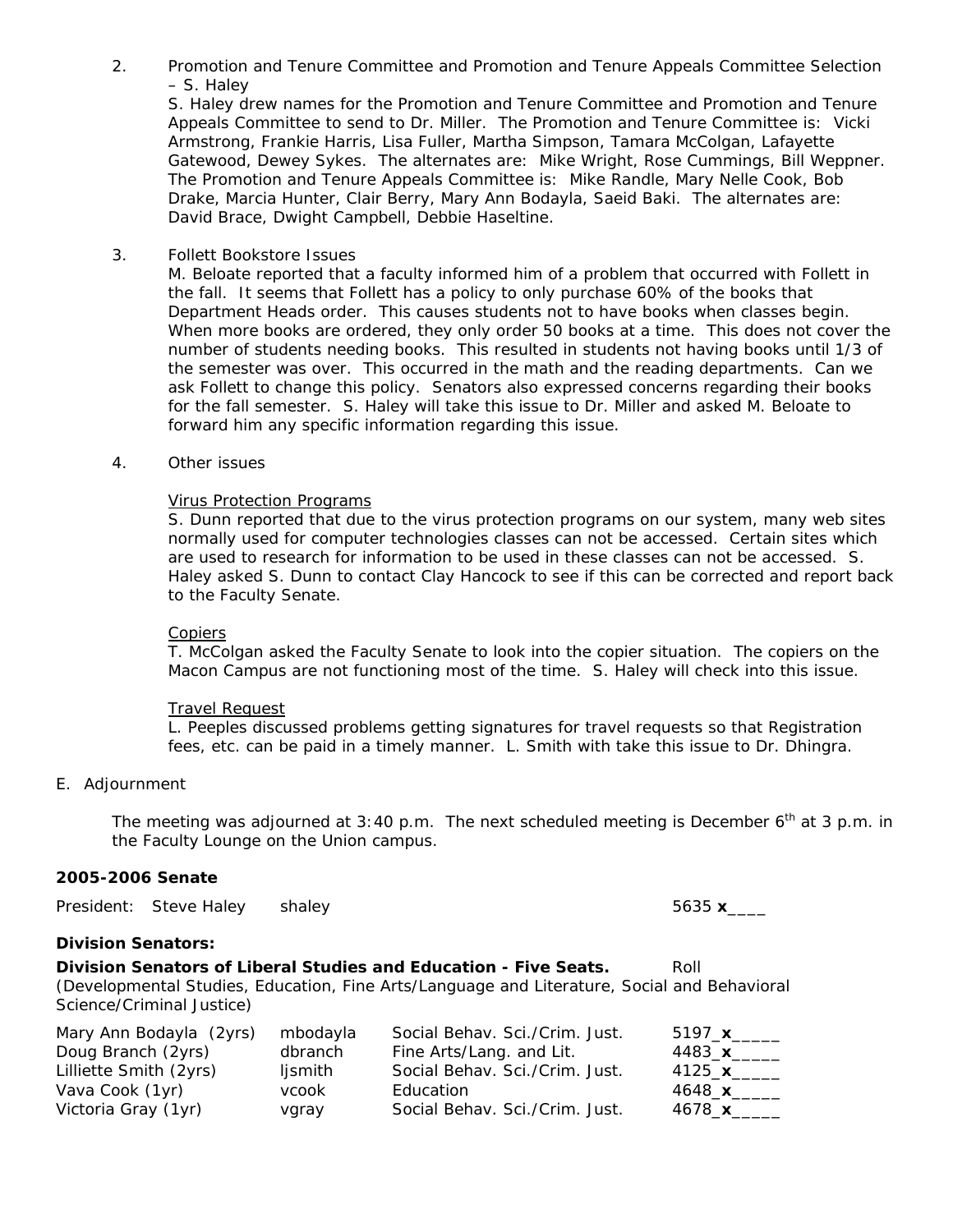# **Division Senators of Business, Career Studies and Technology - Five Seats.**

(Accountacy/Office Adm./Career Studies, Business Adm. and Paralegal Studies, Information Tech/Graphic Arts, Engineering Tech., Industrial and Environ. Tech.)

| Jerry Redmond (2yrs)   | jredmond      | Information Tech., Graph. Arts. | 4410_ <b>x</b> _____  |
|------------------------|---------------|---------------------------------|-----------------------|
| Gary Spencer (2yrs)    | gspencer      | Engineering Tech.               | 4404_ <b>x</b> ______ |
| Jeffrey Stewart (2yrs) | jstewart      | Indus & Environ Technologies    | 4665 x                |
| Sarah Dunn (1yr)       | sdunn         | Information Tech., Programming  | 4152_ <b>x</b> ______ |
| Lee Smart (1yr)        | <b>Ismart</b> | Accountancy/ Office Adm.        | 6025 x                |

#### **Division Senators of Math, Natural Sciences, & Health Sciences - Four Seats.**

(Nursing, Mathematics, Natural Sciences, Allied Health)

| Bill Turner (2yrs)  | wturner  | Mathematics             | 6023_ <b>x</b> ______  |
|---------------------|----------|-------------------------|------------------------|
| Doug Smith (1yr)    | dsmith   | <b>Natural Sciences</b> | 4128_absent_           |
| Linda Pope (1yr)    | lpope    | Allied Health           | 5056_ <b>x</b> ______  |
| Roma Magtoto (2yrs) | rmagtoto | Nursing                 | 5435_ <b>proxy</b> ___ |

#### **Department Senators:**

**Division: Business, Career Studies & Tech.** 

#### **Departments:**

- **a. Accountancy, Office Admin. & Career Studies**
- **b. Administration & Paralegal Studies**
- **c. Info. Tech. & Graphic Arts Tech.**
- **d. Engineering Technologies**

# **e. Indus & Environ Technologies**

| Leslie Peeples (2yrs)   | <i>lpeeples</i> | Accountancy/ Office Adm.        | 4006 $x$       |
|-------------------------|-----------------|---------------------------------|----------------|
| Christy Vineyard (2yrs) | ccrabtree       | Business Adm. and Paralegal St. | 4668_ <b>x</b> |
| Roger Schlichter (1yr)  | rschlichter     | Information Tech./Graphic Arts  | 4144_ <b>x</b> |
| Lisa Jones (2yrs)       | lgjones         | Engineering Tech.               | 4983 x         |
| Carl Wagner (2yrs)      | cwagner         | Industrial and Environ. Tech.   | 4160_ <b>x</b> |

# **Division: Liberal Studies & Education**

# **Departments:**

- **a. Developmental Studies**
- **b. Fine Arts, Languages, and Literature**
- **c. Education**

# **d. Social & Behavioral Science/ Criminal Justice**

| Mickey Beloate (1yr) | mbeloate   | Developmental Studies                        | 6015_ <b>x</b> ____  |
|----------------------|------------|----------------------------------------------|----------------------|
| John Pritchard (1yr) | jpritchard | Fine Arts/Language and Literature 5645_x____ |                      |
| Toni Campbell (1yr)  | tcampbell  | Education.                                   | 5353_ <b>Proxy</b> _ |
| Clark McKinney (1yr) | cmckinney  | Social Behav. Sci./Crim. Just                | 4574_ <b>Proxy</b> _ |

# **Division: Math, Natural Sciences & Health Sciences Departments:**

#### **a. Mathematics**

- **b. Natural Sciences**
- **c. Nursing**
- **d. Allied Health**

| Tamara McColgan (2yrs) | tmccolgan | Mathematics             | 5530 $x$              |
|------------------------|-----------|-------------------------|-----------------------|
| Bob Drake (1yr)        | bdrake    | <b>Natural Sciences</b> | 4501_ <b>x</b> ___    |
| Loretta Regan (2yrs)   | Iregan    | Nursina                 | 5447_ <b>Proxy_</b>   |
| Delores Boland (1yr)   | dboland   | Allied Health           | 5542_ <b>absent</b> _ |

• Senators are exempt from serving on other standing committees.

\*Senate Sharepoint Web Site: <http://internal.southwest.tn.edu/fac-senate/>